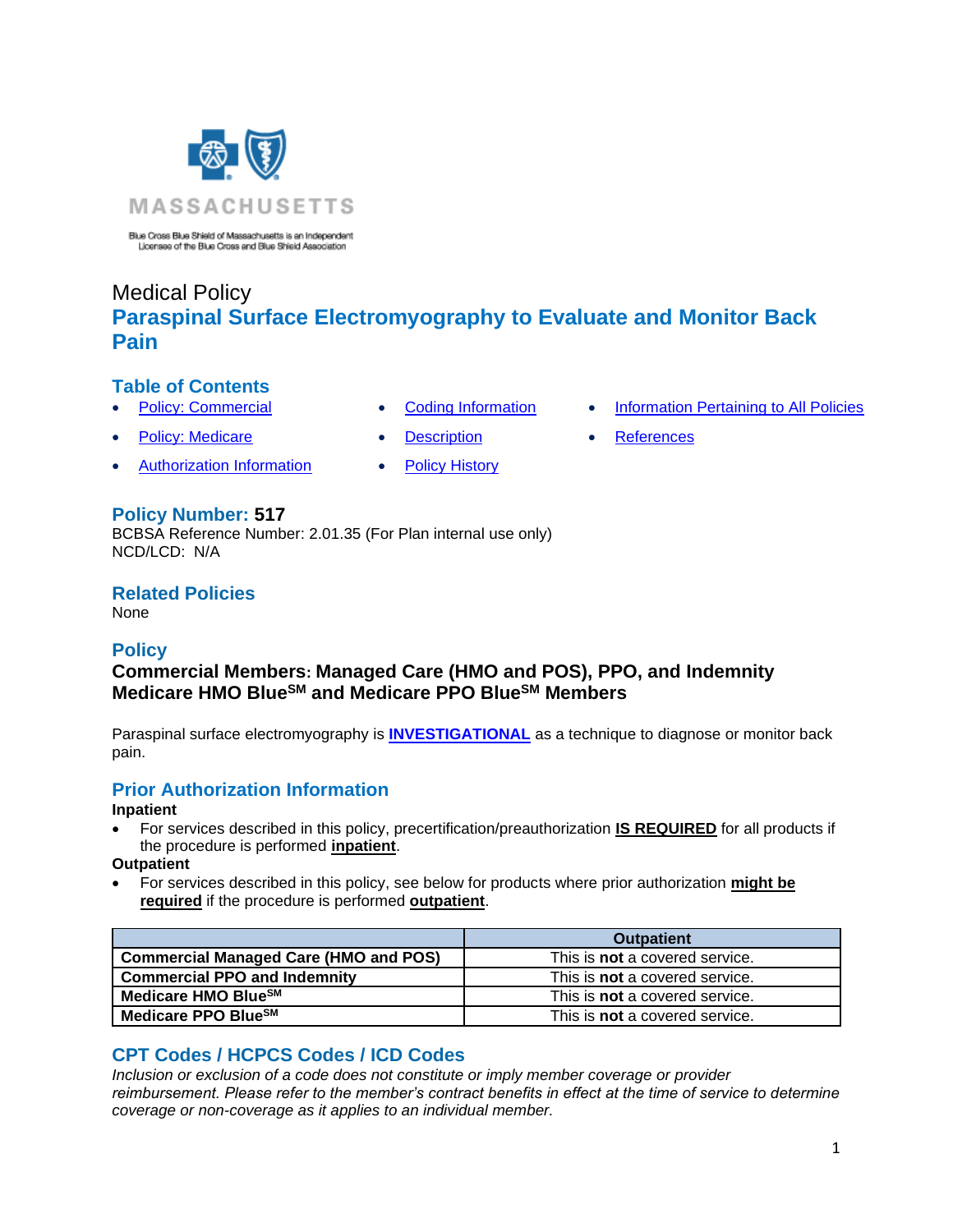*Providers should report all services using the most up-to-date industry-standard procedure, revenue, and diagnosis codes, including modifiers where applicable.*

### **CPT Codes**

There is no specific CPT code for this service.

#### **HCPCS Codes**

| <b>HCPCS</b><br>codes: | <b>Code Description</b>         |
|------------------------|---------------------------------|
| S3900                  | Surface electromyography (SEMG) |

## <span id="page-1-0"></span>**Description**

#### **Back Pain**

Back pain is a common condition that affects most individuals at some point in their lives. Identifying the pathogenesis of back pain is challenging, in part due to the complex anatomy of the back, which includes vertebrae, intervertebral discs, facet joints, spinal nerve roots, and numerous muscles. Back pain may be related to osteoarthritis, disc disease, subluxation, or muscular pathologies, such as muscle strain or spasm. Moreover, due to referred pain patterns, the location of the pain may not be anatomically related to the pathogenesis of the pain. For example, buttock or leg pain may be related to pathology in the spine. In addition to the diagnostic challenges of back pain is the natural history of acute back pain.

#### **Diagnosis**

Aside from physical examination, diagnostic testing includes imaging technologies, such as magnetic resonance imaging, designed to identify pathology (eg, bulging discs), or tests such as discography to localize the abnormality by reproducing the pain syndrome. However, these tests lack specificity and must be carefully interpreted in the context of the clinical picture. For example, magnetic resonance imaging identifies 5% of asymptomatic patients as having bulging discs. However, the presence of a bulging disc may only be clinically significant if correlated with other symptoms. Assessment of the musculature may focus on a range of motion or strength exercises.

In contrast to anatomic imaging, surface electromyography (SEMG), which records the summation of muscle activity from groups of muscles, has been investigated as a technique to evaluate the physiologic functioning of the back. A noninvasive procedure, SEMG differs from needle electromyography, an invasive procedure in which the electrical activity of individual muscles is recorded. Paraspinal SEMG has been explored to evaluate abnormal patterns of electrical activity in the paraspinal muscles in patients with back pain symptoms such as spasm, tenderness, limited range of motion, or postural disorders. The technique is performed using a single or an array of electrodes placed on the skin surface, with recordings made at rest, in various positions, or after a series of exercises. Recordings can also be made by using a handheld device, which is applied to the skin at different sites. Electrical activity is assessed by computer analysis of the frequency spectrum (ie, spectral analysis), amplitude, or root mean square of the electrical action potentials. In particular, a spectral analysis that focuses on the median frequency has been used to assess paraspinal muscle fatigue during isometric endurance exercises. Paraspinal SEMG has been researched as a technique to establish the etiology of back pain and has been used to monitor the response to therapy and establish physical activity limits, such as assessing capacity to lift heavy objects or ability to return to work.

Paraspinal SEMG is an office-based procedure. The following clinical applications of the paraspinal SEMG have been proposed:

- clarification of diagnosis (ie, muscle, joint, or disc disease)
- selection of a course of medical therapy
- selection of a type of physical therapy
- preoperative evaluation
- postoperative rehabilitation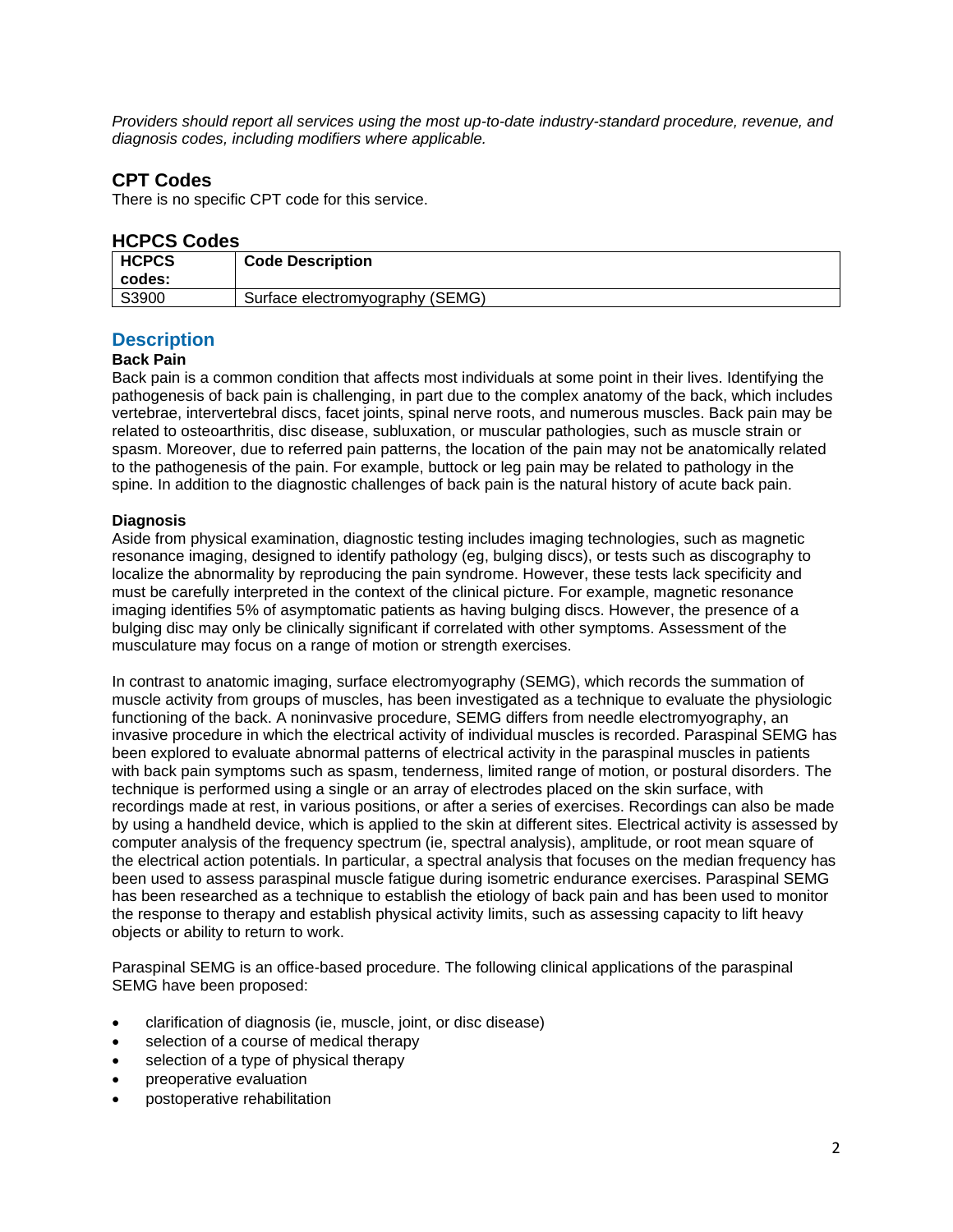- follow-up of acute low back pain (LBP)
- evaluation of exacerbation of chronic LBP
- evaluation of pain management treatment techniques.

#### **Treatment**

Most cases of acute LBP resolve with conservative therapy (eg, physical therapy) while continuing normal activities within limits permitted by the pain. Therefore, initial imaging or other diagnostic testing is generally not recommended unless "red flag" warning signs are present, or the pain persists for more than 4 to 6 weeks. Red flag findings include significant trauma, history of cancer, unrelenting night pain, fevers or chills, and progressive motor or sensory deficits.

#### **Summary**

A noninvasive procedure that records the summation of muscle electrical activity, paraspinal surface electromyography (SEMG) has been investigated as a technique to evaluate the physiologic functioning of the back. Additionally, this procedure has been studied as a technique to evaluate abnormal patterns of electrical activity in the paraspinal muscles in patients with back pain symptoms, such as spasm, tenderness, limited range of motion, or postural disorders.

For individuals who have back pain who receive paraspinal SEMG for evaluation and monitoring, the evidence includes several nonrandomized studies on using findings to classify back pain. Relevant outcomes are test accuracy and validity, symptoms, functional outcomes, quality of life, and resource utilization. There have been no studies directly comparing SEMG with other noninvasive techniques for evaluating back pain, and standard criteria for normal and abnormal SEMG measurements have not been determined. SEMG has been proposed as a noninvasive technique providing objective measurements that would inform treatment decisions in patients with back pain. While studies have shown that SEMG results have detected different pathologies in patients with back pain, none of the studies reported health outcomes. There is also no data on the impact of SEMG for managing patients. The evidence is insufficient to determine the effects of the technology on health outcomes.

| <b>Date</b>    | <b>Action</b>                                                              |
|----------------|----------------------------------------------------------------------------|
| 12/2020        | Annual policy review. Description, summary, and references updated. Policy |
|                | statements unchanged.                                                      |
| 8/2019         | Annual policy review. Description, summary, and references updated. Policy |
|                | statements unchanged.                                                      |
| 6/2019         | Annual policy review. Description, summary, and references updated. Policy |
|                | statements unchanged.                                                      |
| 7/2018         | Annual policy review. Description, summary, and references updated. Policy |
|                | statements unchanged.                                                      |
| 7/2017         | Annual policy review. New references added.                                |
| 11/2015        | Annual policy review. New references added.                                |
| 12/2013        | Annual policy review. New references added.                                |
| 11/2011-4/2012 | Medical policy ICD 10 remediation: Formatting, editing and coding updates. |
|                | No changes to policy statements.                                           |
| 6/2011         | Medical Policy Group - Orthopedics, Rehabilitation and Rheumatology.       |
|                | No changes to policy statements.                                           |
| 2/1/2010       | Medical Policy 517 created.                                                |

### <span id="page-2-1"></span>**Policy History**

### <span id="page-2-0"></span>**[Information Pertaining to All Blue Cross Blue Shield Medical Policies](#page-2-0)**

Click on any of the following terms to access the relevant information: [Medical Policy Terms of Use](http://www.bluecrossma.org/medical-policies/sites/g/files/csphws2091/files/acquiadam-assets/Medical_Policy_Terms_of_Use_prn.pdf) [Managed Care Guidelines](http://www.bluecrossma.org/medical-policies/sites/g/files/csphws2091/files/acquiadam-assets/Managed_Care_Guidelines_prn.pdf) [Indemnity/PPO Guidelines](http://www.bluecrossma.org/medical-policies/sites/g/files/csphws2091/files/acquiadam-assets/Indemnity_and_PPO_Guidelines_prn.pdf) [Clinical Exception Process](http://www.bluecrossma.org/medical-policies/sites/g/files/csphws2091/files/acquiadam-assets/Clinical_Exception_Process_prn.pdf)